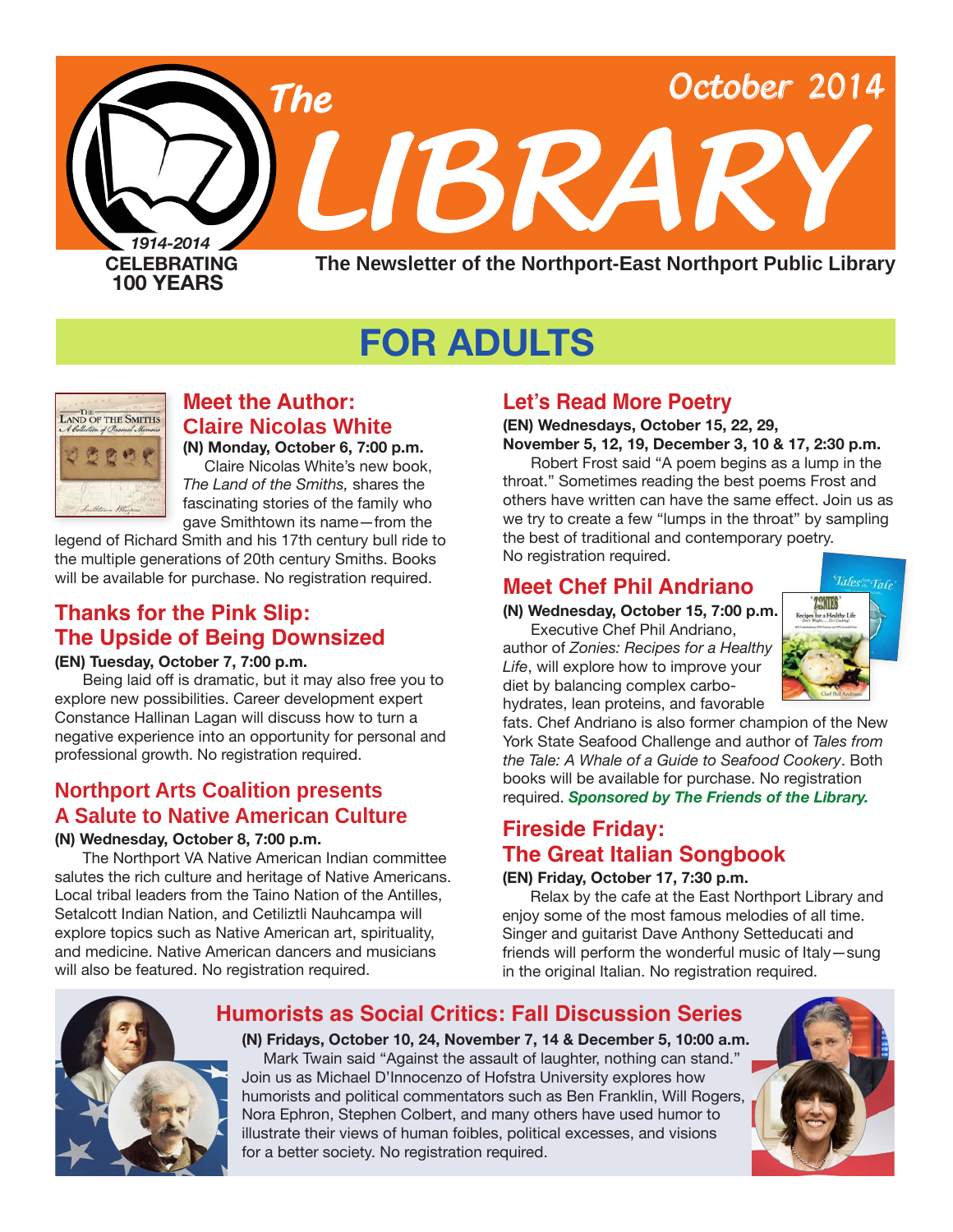# **FOR ADULTS**

**English Language** 

# **Let's Talk: English Conversation Group**

**(EN) Fridays, Learning October 17 & 31, 7:00 p.m.**<br>Would you like to practice your conversational English

in a friendly atmosphere? Join our informal conversation group. No registration required.

## **Language Learning Software: English for Beginners**

#### **One-on-one help available by appointment**

Come and see how to learn and practice English using *Pronunciator*, the Library's new online language learning software. Librarian Michelle Athanas will provide you with an introduction to *Pronunciator* and show you how to use its many features. Please call 261-2313, ext. 210, to make an appointment.



# **Page Turners**

**(N) Thursday, October 9, 2:00 p.m.** Join Donna Diamond for a discussion of *The Art Forger* by B.A. Shapiro. Copies of the book will be



available at the Northport Library Circulation Desk.

## **Novel Ideas**

#### **(N) Monday, October 27, 7:00 p.m.**

This month we take a look at *The Cat's Table* by Michael Ondaatje. Please pick up your copy of the book at the Northport Library Circulation Desk.

## **Short Story Central**

#### **(N) Tuesday, October 7, 7:00 p.m.**

Short Story Central begins its 2014-2015 season with stories from *This Close* by Jessica Francis Kane. Please pick up your copies of the stories at the Circulation Desk in either library building.

# *October is Computer Learning Month*

## **Introduction to Microsoft Excel**

#### **(N) Wednesday, October 1, 7:00 p.m.**

Learn the basics of the world's most popular spreadsheet program. Prerequisite: basic computer knowledge. Registration is underway at either library or online. ([NENC083](http://alpha2.suffolk.lib.ny.us/search/?searchtype=X&SORT=D&searcharg=nenc083&searchscope=43))

# **Intermediate Microsoft Excel**

#### **(EN) Monday, October 6, 7:00 p.m.**

Learn about Excel functions, working with ranges, macros, and charting. Prerequisite: Introduction to Microsoft Excel or equivalent. Registration began September 22 at either library or online.) ([NENC071](http://alpha2.suffolk.lib.ny.us/search/?searchtype=X&SORT=D&searcharg=nenc071&searchscope=43))

# **SeniorNet: Great Smartphone Apps**

#### **(EN) Thursday, October 9, 4:00 p.m.**

A smartphone does more than just make calls it's a small computer which can run very useful applications. Take a look at the best smartphone apps, most of which are free and run on both iPhones and Androids. Bring your device. No registration required.

# **Introduction to Windows 8.1**

#### **(EN) Wednesday, October 15, 7:00 p.m.**

Learn to use Windows 8.1 to work with files, folders, and applications. Install and uninstall programs, use help, search, and more. Prerequisite: Introduction to Computers or equivalent. Registration begins October 1 at either library or online. ([NENC161\)](http://alpha2.suffolk.lib.ny.us/search/?searchtype=X&SORT=D&searcharg=nenc161&searchscope=43)

# **SeniorNet: Social Media**

#### **(N) Wednesday, October 22, 4:00 p.m.**

Join us to see how people around the world use the most popular sites—Facebook and Twitter—to stay in touch. You'll also see an overview of the video site YouTube. No registration required.

# **Inside Your iPad and iPhone**

#### **(EN) Monday, October 27, 7:00 p.m.**

Learn all about iPad and iPhone settings. We will discuss iCloud, Mail, Contacts, Calendars, and settings that protect your security and prolong battery life. Prerequisite: basic knowledge of your device. No registration required.

# **Selling on Etsy**

#### **(N) Wednesday, October 29, 7:00 p.m.**

Want to market your art or handmade craft online? Corporate trainer and jewelry designer Claudine Jalajas will show you, step by step, how to create an account, maximize exposure, and track statistics on Etsy.com. No registration required.

# *One-on-One Technology Help*

Did you know that you can make an appointment with one of our Librarians for help with specific questions about computer technology? Please contact the Reference Desk to make an appointment.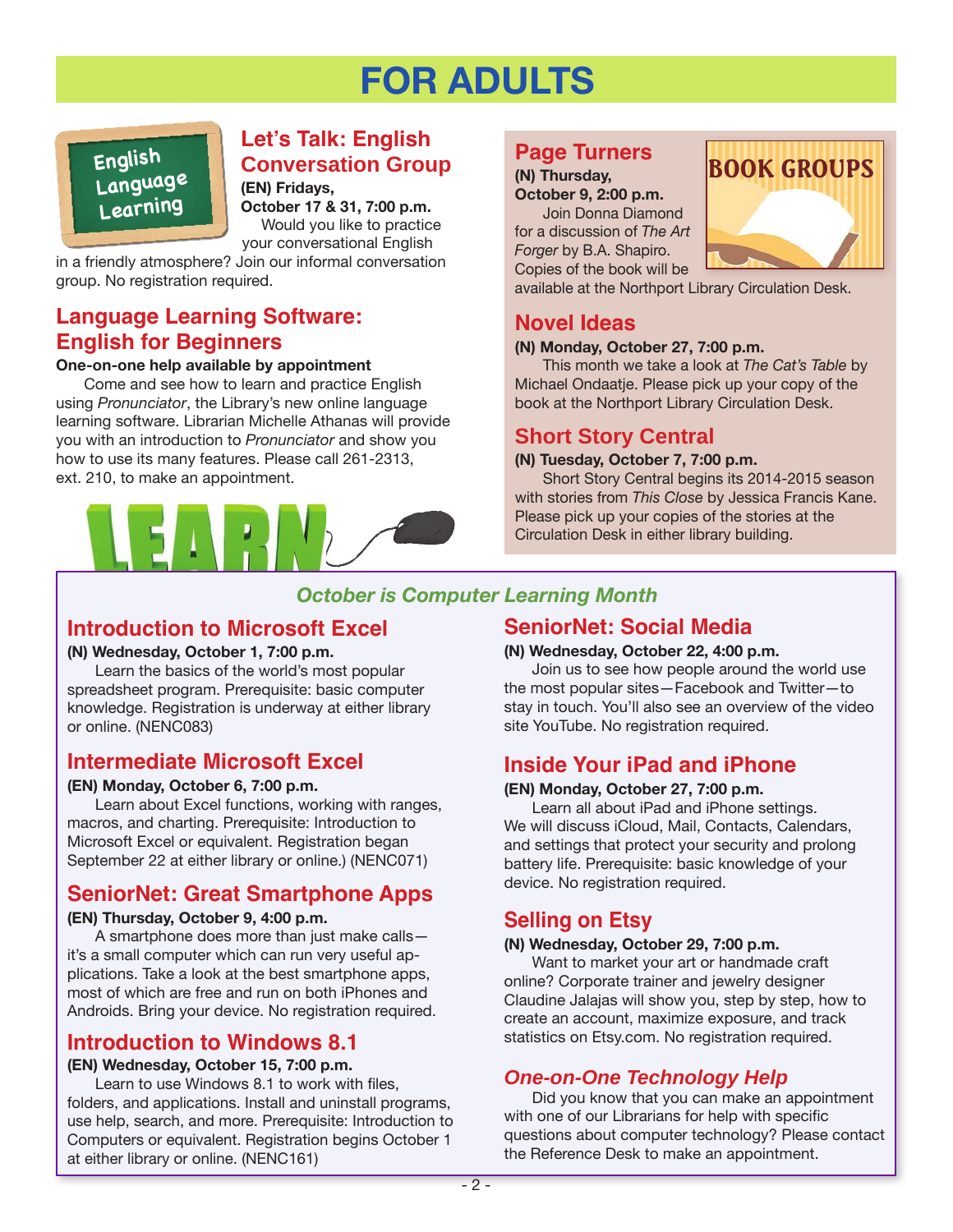# **FOR ADULTS**

# **The Red Hot Mamas**



**(N) Sunday, October 19, 2:00 p.m.** The tap dancing Red Hot Mamas have been kicking up their heels for the

past 20 years. The talented dancers range in age from 54 to 80 and perform a repertoire that includes Broadway hits, old time favorites, and modern popular music. Don't miss this sophisticated, energetic show topped off by spectacular costumes. No registration required. Those

# showing an NENPL Library card will be seated first.

# **Health Insurance Counseling**

#### **(N) Tuesday, October 21, 9:30-11:30 a.m.**

A volunteer from the Health Insurance Information Counseling & Assistance Program (HIICAP) will provide individual counseling to answer your questions about Medicare and supplementary insurance. Registration begins October 8 at either library or online. [\(NENA478\)](http://alpha2.suffolk.lib.ny.us/search/?searchtype=X&SORT=D&searcharg=nena478&searchscope=43)

# **Staying Independent for Life**

#### **(EN) Tuesday, October 21, 1:00 p.m.**

Falls are the leading cause of injury for older adults. The Suffolk County Department of Health Services will present this workshop on building confidence and reducing falls. Topics will include balance and strength training, vision and medication review, and how to keep the home environment safe. Registration is underway at either library or online. ([NENA473](http://alpha2.suffolk.lib.ny.us/search/?searchtype=X&SORT=D&searcharg=nena473&searchscope=43))

# **On-Your-Own Train Trip to New York City**



## **Sponsored by the Friends of the Library**

**Saturday, October 18, 9:18 a.m. departure from Northport station**

#### **Round trip ticket: \$10 per person**

Enjoy a day in the city with reduced-rate group tickets on the Long Island Railroad. Children under 5 travel free. Please note: children under 18 must be accompanied by an adult.

You will meet a Library staff member at the Northport Station house (track side) at 8:55 a.m. where return tickets will be given out. The train arrives at Penn Station at 10:39 a.m. (transfer at Huntington). You must board the first car and remain in the same section. After that, you're on your own! Your return ticket is good on any Northport-bound train that leaves Penn Station before midnight.

**Register in person at the Northport Library building beginning October 1.** Tickets are limited. Payment by cash or check payable to The Friends of the Library. Payment is non-refundable. ([NENA476\)](http://alpha2.suffolk.lib.ny.us/search/?searchtype=X&SORT=D&searcharg=nena476&searchscope=43)

# **General Washington's Commando**

#### **(N) Thursday, October 23, 7:00 p.m.**

Discover the real story of Benjamin Tallmadge whose Revolutionary War exploits are featured in the television series *Turn*. Historian Richard F. Welch,



**Defensive Driving**

author of *General Washington's Commando: Benjamin Tallmadge in the Revolutionary War,* will explore Tallmadge's bold accomplishments as commander of raids on British-occupied Long Island and his role in Washington's most active espionage ring. Books will be available for purchase. No registration required.

# **Do-ing Music presents The Canta Libre Chamber Ensemble**

#### **(N) Friday, October 24, 7:30 p.m.**

The Northport Arts Coalition, in cooperation with the Library, presents the world-class ensemble Canta Libre performing from their latest CD which features music by local composer Geoffrey Gardner. Also included will be Latin inspired music as well as works by Honegger, Tournier, and Roussel. A meet-the-musicians reception will follow the performance. No registration required.

# **Youthful Aging, Ageless Consciousness Through Meditation**

#### **(N) Tuesday, October 28, 7:00 p.m.**

Matthew Raider, M.D., director of the Geriatric Teaching Program at Middlesex Hospital, explores a three-fold method of maintaining youthful function in advancing age. Dr. Raider will discuss the medical evidence regarding exercise, diet, and meditation for modifying the aging process and will also present the core aspects of a meditation practice. No registration required.

# **AARP Smart Driver Course**

#### **(EN) Tuesday, October 28 & Wednesday, October 29, 6:30-9:30 p.m.**

Registration begins October 4 at the East Northport building only. ([NENA472](http://alpha2.suffolk.lib.ny.us/search/?searchtype=X&SORT=D&searcharg=nena472&searchscope=43))

#### **(N) Monday, November 3, 9:30 a.m.-3:00 p.m.**  Registration begins October 11 at the

Northport building only. ([NENA474](http://alpha2.suffolk.lib.ny.us/search/?searchtype=X&SORT=D&searcharg=nena474&searchscope=43))

AARP's course curriculum has been updated with new instructional materials. The fee is \$20 for AARP members (\$25 for non-members), payable to AARP by *check or money order only* at registration.

*See the back page for upcoming November programs and our holiday bus trip.*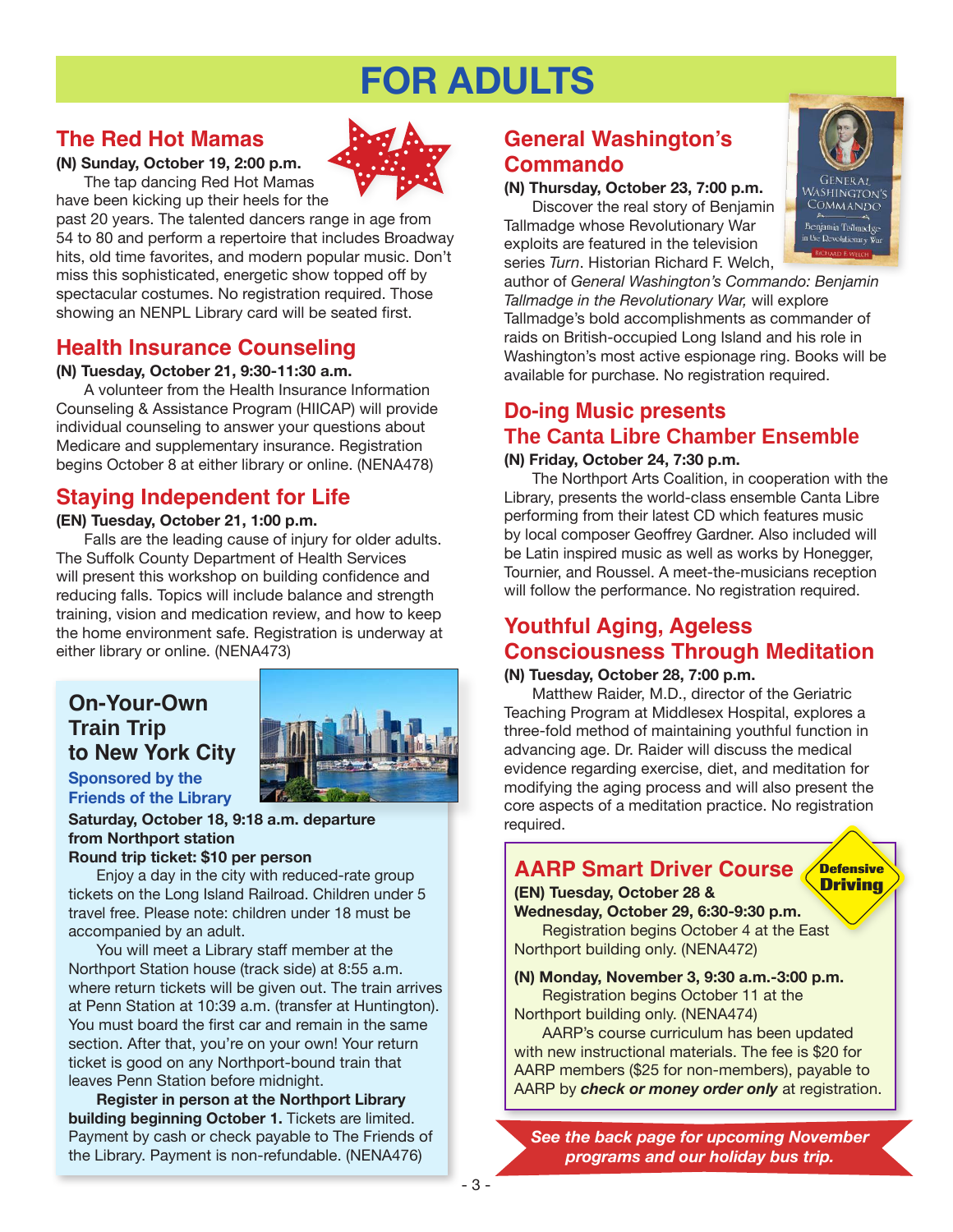# **FOR TEENS**

*Registration for Teen programs and Volunteer Opportunities begins October 2 at either library or online.*

#### **Home Alone**

*(Please select one date)*

**(N) Tuesday October 21, 7:00 p.m.** ([NENY640\)](http://alpha2.suffolk.lib.ny.us/search/?searchtype=X&SORT=D&searcharg=neny640&searchscope=43) **(EN) Thursday, October 23, 7:00 p.m.** [\(NENY641](http://alpha2.suffolk.lib.ny.us/search/?searchtype=X&SORT=D&searcharg=neny641&searchscope=43)) *Children in grades 5 and up*

Home Alone is designed to help young teens navigate situations that may occur between the time they arrive home from school and the time when their parents return from work. This fun, multimedia program is presented by staff from YDA, your local youth agency.

## **Minecraft Meet-Up**

#### **(N) Friday, October 17, 7:00-8:30 p.m.**

Join your friends to build a masterpiece in this networked Minecraft program. ([NENY642](http://alpha2.suffolk.lib.ny.us/search/?searchtype=X&SORT=D&searcharg=neny642&searchscope=43))

## **Fandom Friday**

#### **(N) Friday, October 24, 7:00-8:30 p.m.**

Join fellow fandom fans to screen favorite films, anime, cartoons, TV shows, and viral clips. Art activities, crafts, and snacks will be provided. [\(NENY634\)](http://alpha2.suffolk.lib.ny.us/search/?searchtype=X&SORT=D&searcharg=neny634&searchscope=43)

#### **For Parents of Teens: Keeping One Step Ahead of Your Child Online:** *What your Children Know—*



**and You Don't—About the Internet**

#### **(N) Tuesday, October 14, 7:30 p.m.**

School counselor Jim Durand, LCSW, will explore some of the most popular websites kids use today. The focus will be on privacy settings, apps, and websites that help parents monitor their child's Internet activities. ([NENY639](http://alpha2.suffolk.lib.ny.us/search/?searchtype=X&SORT=D&searcharg=neny639&searchscope=43))

#### **Teen Volunteer Opportunity** *Open to students in grades 7-12.*

#### **Teen Advisory Board: SCPD Canine Unit**

#### **(EN) Thursday, October 30, 7:30-8:30 p.m.**

Meet Lieutenant Brian Coltellino, Commanding Officer of the SCPD Canine Section, along with one of the police dogs from the canine unit. Learn about the dog's training and job duties such as track and search and specialties like bomb-sniffing, narcotics, and cadaver searches. You will receive volunteer credit for attending this program. [\(NENY644\)](http://alpha2.suffolk.lib.ny.us/search/?searchtype=X&SORT=D&searcharg=neny644&searchscope=43)

# **FOR CHILDREN**

## **Registration for the following series programs begins October 2.**

*(one series program per child)*

#### **Mother Goose Rhyme Time**

*Children 6-23 months with adult; no siblings*

 Enjoy rhymes and songs with your young child in this program focusing on nursery rhymes. (30 min.) ([NENJ436](http://alpha2.suffolk.lib.ny.us/search/?searchtype=X&SORT=D&searcharg=nenj436&searchscope=43))

**Northport:** Tuesdays, 9:30 a.m. October 21, 28, November 4

## **Sing & Play**

*Children 1-3 years with adult; siblings welcome*

 Sing songs and rhymes while using scarves, bells, and hoops that engage children in activities to reinforce early literacy skills. (30 min.) ([NENJ437](http://alpha2.suffolk.lib.ny.us/search/?searchtype=X&SORT=D&searcharg=nenj437&searchscope=43))

#### **East Northport:**

Mondays, 10:00 or 11:00 a.m. October 27, November 3, 10

# drop **Chess Club and Spot**

#### **in (N) Thursday, October 2, 7:00 p.m.** *Children in grades 3-6*

Playing chess helps children improve concentration, expand critical thinking skills, and boost memory. Have fun, improve your game, and practice good sportsmanship! (45 min.) No registration required.

# $\frac{1}{2}$  **Books a Poppin**'

 **East Northport:** Thursdays, 2:00 p.m. October 2, 9, 16, 23, 30 **East Northport:** Fridays, 10:00 a.m. October 3, 10, 17 **Northport:** Fridays, 10:00 a.m. October 3, 10, 17 *Children birth-5 years not yet in kindergarten; siblings welcome* We'll read stories, sing songs, share

rhymes and fingerplays, and have fun in this interactive program for families. (30 min.) No registration required.

# **The Bookmark**

*Stop by the Library and pick up the October bookmark by Alexa Shutowich. A reading list, compiled by our Children's Librarians, is on the back.*

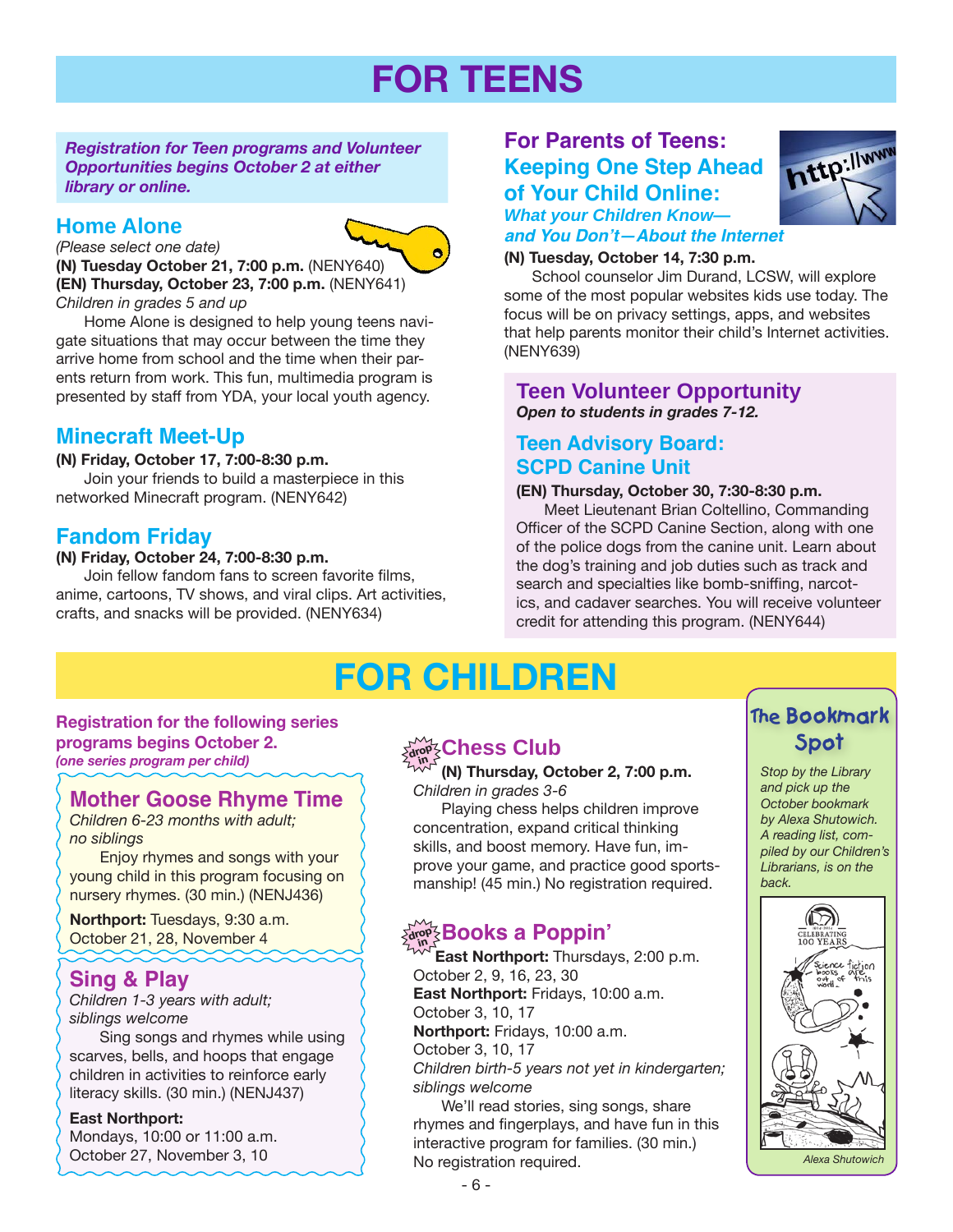# **FOR CHILDREN**

#### $\log \textrm{C}$ lap, Tap, Drum! PJ Storytime **in**

#### **(EN) Tuesday, October 7, 7:00 p.m.**

*Children with adult; siblings welcome*

Get hoppin' with music, stories, and lots of movement in this interactive family storytime. (30 min.) No registration required.

**Pretzel Making**

#### **(EN) Wednesday, October 8,**

**4:00 p.m.** *Children in grades 2-5* Celebrate National Pretzel Month

with educators from the Cold Spring Harbor Whaling Museum. Learn about the history of pretzels and find out how yeast and molds work. Mix dough and shape it into an ocean animal to bake at home. (45 min.) ([NENJ433](http://alpha2.suffolk.lib.ny.us/search/?searchtype=X&SORT=D&searcharg=nenj433&searchscope=43))

# **STARLAB**

**(N) Saturday, October 18, 2:00 p.m.** *Children in grades 1-5*



The Long Island Science Center brings

STARLAB to the Library! When children enter this inflatable indoor planetarium, they will explore the night sky and learn to recognize constellations. The role that stars played in early storytelling and folklore as well as navigation will be shared. (60 min.) ([NENJ440](http://alpha2.suffolk.lib.ny.us/search/?searchtype=X&SORT=D&searcharg=nenj440&searchscope=43))

*Registration for Museum Cove programs begins October 1 at either library or online.* 

## **Story Parade**

#### **(N) Wednesdays, Oct. 15, 22, 29, Nov. 5, 4:00 p.m.** *Children in grades K-2*

A hands-on activity enhances this storytime introducing children to a variety of literature. (45 min.) Registration begins October 2 at either library or online. ([NENJ432](http://alpha2.suffolk.lib.ny.us/search/?searchtype=X&SORT=D&searcharg=nenj432&searchscope=43))

#### **Author George Hagen Visits The Newbery Book Club drop in**

#### **(N) Thursday, October 16, 7:00 p.m.**

*Children in grades 4 and up*

George Hagen, author of the exciting new fantasy *Gabriel Finley and the Raven's Riddle*, visits the Newbery Book Club. (60 min.) No registration required.

# **of Your Child Online**



**(N) Tuesday, October 14, 7:30 p.m.** School Counselor Jim Durand,

LCSW, will explore some of the most popular websites visited by elementary and middle school kids. A focus will be on privacy settings and online safety. (60 min.) Registration begins October 2 at either library or online. ([NENY639\)](http://alpha2.suffolk.lib.ny.us/search/?searchtype=X&SORT=D&searcharg=neny639&searchscope=43)

## **Home Alone**

#### **(N) Tuesday October 21, 7:00 p.m.** ([NENY640\)](http://alpha2.suffolk.lib.ny.us/search/?searchtype=X&SORT=D&searcharg=neny640&searchscope=43) **(EN) Thursday, October 23, 7:00 p.m.** [\(NENY641](http://alpha2.suffolk.lib.ny.us/search/?searchtype=X&SORT=D&searcharg=neny641&searchscope=43)) *Children in grades 5 and up (Please select one date)*

Join representatives from the YDA for this fun, multimedia program designed to help young teens navigate situations that may occur between the time they arrive home from school and the time their parents return home. (90 min.) Registration begins October 2 at either library or online.

# drop3 **Block Party**

#### **(N) Saturday, October 25, 10:00 a.m.**

*Children 1-4 years with adult; siblings welcome* Children learn to use their minds as well as their muscles while having fun building blocks and playing with other children. (45 min.) No registration required.

# *Sunday Family Special:*  **Sherlock Holmes Takes the Case**

#### **(N) Sunday, October 26, 2:00 p.m.**

*For adults and children in grades K and up*

Something's amiss and now "the game's afoot" for the brilliant Sherlock Holmes. Along with Dr. Watson, Holmes will follow the clues with audience help. Join the Traveling Lantern Theatre Company and solve the mystery! No registration required. Those showing an NENPL Library card will be seated first.

#### $\frac{1}{\alpha^{top} \leq}$  Newbery Book Club **in**

#### **(N) Tuesday, October 28, 7:00 p.m.**

*Children in grades 4 and up*

Members will discuss *Stubby the War Dog: The True Story of World War I's Bravest Dog* by Ann Bausum. No registration required.

#### $\frac{1}{\alpha_0^2}$  Halloween Parade **in**

**(N) Friday, October 31, 10:00 a.m. (EN) Friday, October 31, 2:00 p.m.** Join us for a Halloween storytime with



**Keeping One Step Ahead Manual Step Ahead Acception** parade and a special treat. Don't forget to wear your costume! (45 min.) No registration required.

## **Dollars and Sense**

#### **(N) Thursday, November 13, 4:00 p.m.** *Children in grades 3-5*

Learn about money and the importance of saving with a financial literacy expert from People's United Bank. Each child will decorate their own ceramic piggy bank to take home! (60 min.) Registration begins October 30 at either library or online. ([NENJ434](http://alpha2.suffolk.lib.ny.us/search/?searchtype=X&SORT=D&searcharg=nenj434&searchscope=43))